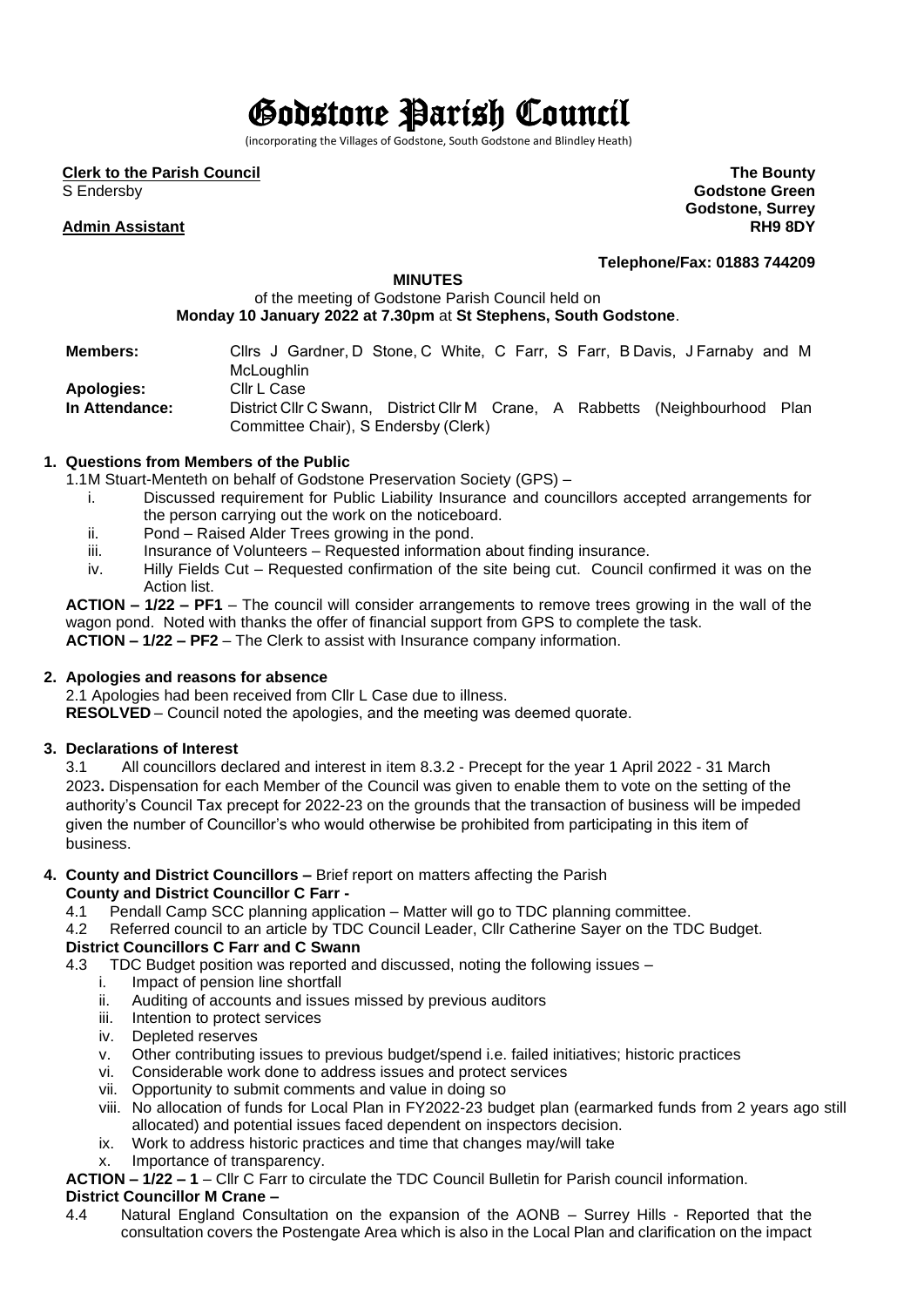of this is awaiting confirmation. There maybe an impact on the Local Plan if the boundary review of the AONB is successful and expanded. Evidence seeking stage deadline is 31 January 2022.

**ACTION – 1/22 – 2** – Clerk to circulate information on the Consultation on the expansion of the AONB via Website, Parish Mag and Social Media.

### **5. Minutes** of the previous meetings held on 6 December 2021.

**RESOLVED** – Council unanimously agreed the minutes of the meeting held on 6 December 2021 were an accurate record of the meeting and that they be signed by the Chair.

#### **6. Motions proposed by Councillors** 6.1 **Motion in relation to the Playground on Godstone Green -** Godstone Parish council should budget for the detailed estimated sum of £113,521 proposed as the amount required to build a new children's Playground, whilst continuing to make applications to apply for grants to support the project. This proposal should be considered alongside the issues raised for consideration in the Playground Report. (Proposer: Cllr B Davis; Seconder: Cllr M McLoughlin) 6.1.1 It was noted that a report paper by Cllr B Davis was circulated in advance of the meeting. 6.1.2 An amendment to the motion was proposed: 'To name the playground 'Jubilee Playground' and to apply for planning permission if applicable.' (Amendments proposed: Proposed: Cllr C Farr; Seconded: Cllr B Davis and accepted by Cllr M McLoughlin as seconder of the original motion) **Amended Motion in relation to the Playground on Godstone Green -** Godstone Parish council should budget for the detailed estimated sum of £113,521 proposed as the amount required to build a new children's Playground, named Jubilee Playground, whilst continuing to make applications to apply for grants to support the project and any necessary Planning permission. This proposal should be considered alongside the issues raised for consideration in the Playground Report. **RESOLVED** – Council unanimously agreed the motion as amended. 6.1.3 It was suggested by Councillor C Farr that the project for the building of a new playground should become the responsibility of the Greenspaces committee, the Chairman noted the suggestion and the meeting did not disagree. **ACTION – 1/22 – 3** – The Preparation of Specifications for each specialist area of the project as detailed below be delegated to the Green Spaces Committee: a. Preliminaries – Investigate planning permission requirement. b. Stage 1 – Removal of current sand surface, removal of play equipment and associated Ground works to prepare for Stage 2. c. Stage 2 – Design and installation of new rubberised surface. d. Stage 3 – Design (including consideration of necessary Safety requirements) and installation of new or recycled playground equipment. Green Space Committee **7. Neighbourhood Plan Update** 7.1 The next meeting of the committee will be confirmed asap. 7.2 The committee will carry out a review and analysis (aim to completed this by end of February 2022) and a couple of policies need further review. 7.3 There is a requirement for the plan to identify suitable sites for future development, this can include HELIA sites. 7.4 There will be a requirement for a consultant to be appointed to legalise the plan. This is not expected to be an excessive amount and would estimate less than £3k. 7.5 District council pay for the referendum as they get a grant from central government to cover these costs. 7.6 Consultant that committee have historically liaised with is still at TDC. **8. Platinum Jubilee 2022 Plans –** Consider Breakdown of allocation of £12.5k spend and proposal. **RESOLVED** – Council unanimously agreed the breakdown: £2.5k Godstone; £2.5k South Godstone; £0 Blindley Heath. A virement of £7.5k to return funds currently allocated as 'Jubilee Celebration' to general funds. **ACTION – 1/22 – 4** – Cllr D Stone to liaise with Cllr L Case in relation to Jubilee celebrations in Godstone and to confirm what involvement other local organisations would like to have in the Jubilee celebrations. LC and DS

#### **9. Reports**

9.1 Update on Actions – DECEMBER meeting  $(C =$  Complete,  $O =$  Outstanding,  $U =$  Updated)

| Speed Sign          | Cllr C Farr to investigate with SCC about making<br>an application, confirm funding/cost splits between<br>SCC and Parish council to install. | . CF            | No update.    |  |
|---------------------|-----------------------------------------------------------------------------------------------------------------------------------------------|-----------------|---------------|--|
| Platinum<br>Jubilee | Platinum Jubilee Celebrations in 2022 -<br>Breakdown by village to be confirmed.                                                              | Full<br>Council | On Jan agenda |  |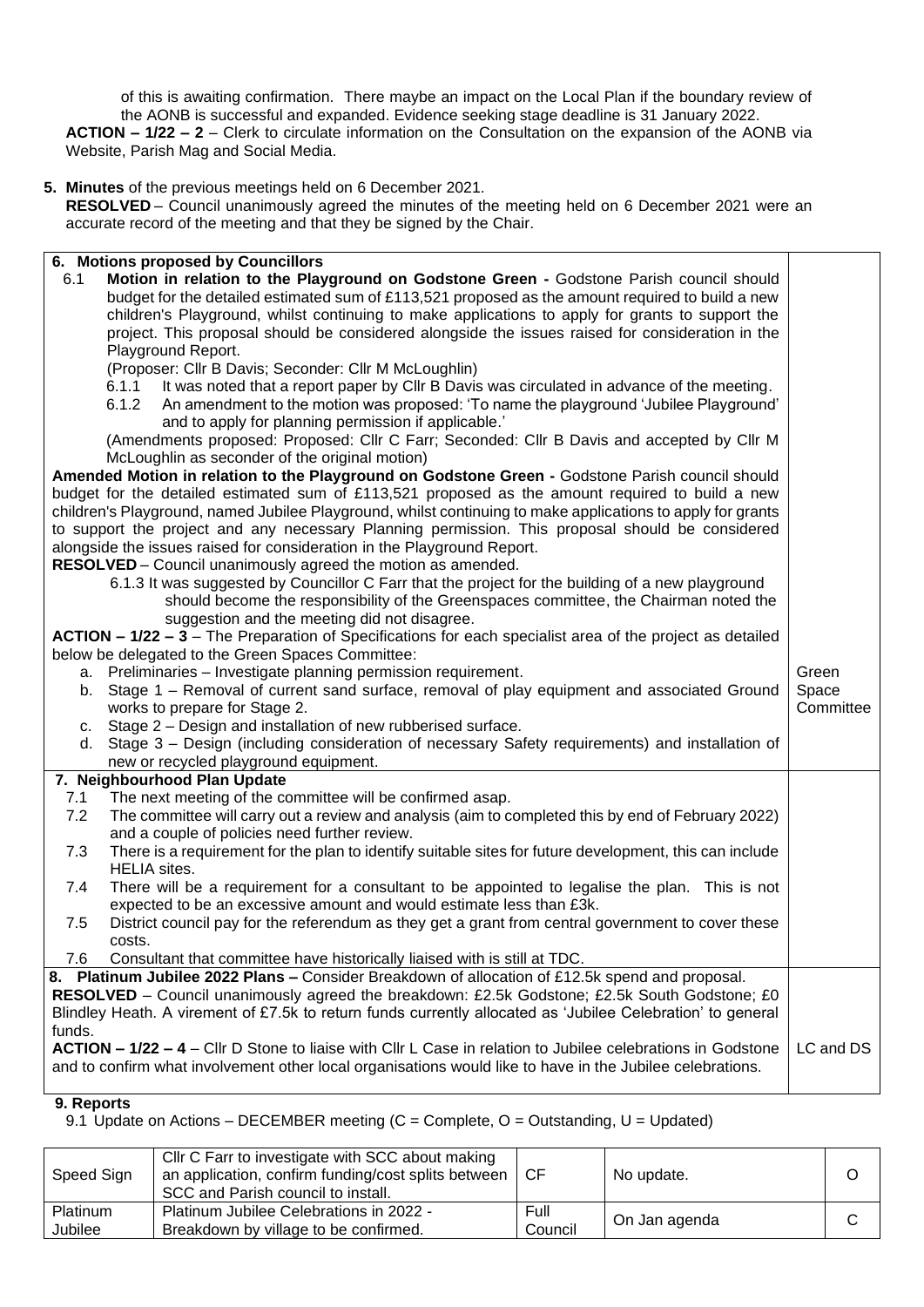| <b>Salt Bins</b>         | Salt bins to be checked. MM to collect salt from<br>Fairalls if required. MM to be first contact if<br>gritting required.                                                                                                                                                                                                | MM/SE                  | 3 bags, condition not known<br>SE confirmed to MM.                                                               | $\mathsf{C}$      |
|--------------------------|--------------------------------------------------------------------------------------------------------------------------------------------------------------------------------------------------------------------------------------------------------------------------------------------------------------------------|------------------------|------------------------------------------------------------------------------------------------------------------|-------------------|
| Email<br>addresses       | Councillors that need to complete set up on<br>Parish email addresses to contact IT contractor<br>MM, SF,<br>for support and inform Clerk when they have<br><b>CW</b><br>transferred to parish email addresses asap.                                                                                                     |                        | Noting scam email, Clerk to<br>liaise with IT consultant<br>further.                                             | U                 |
| Air Con                  | Clerk to book Airconditioning service.                                                                                                                                                                                                                                                                                   | <b>Clerk</b>           | Emailed contractor Dec,<br>chased 10 Jan                                                                         | O                 |
| Lingfield<br>Nursery     | Clerk to sign and return the Notice of Assignment<br>on behalf of the council.                                                                                                                                                                                                                                           | <b>Clerk</b>           |                                                                                                                  | O                 |
| Cut                      | Cut of Hilly Fields to be arranged.                                                                                                                                                                                                                                                                                      | <b>JG</b>              |                                                                                                                  | $\circ$           |
| Volunteers               | Godstone Preservation Society (PS) to confirm<br>the appropriate insurance for volunteer activities.                                                                                                                                                                                                                     | Clerk/GP<br>S          | Noted discussion during<br>Public Forum.                                                                         | U                 |
| Volunteers               | Clerk to respond to correspondence and<br>investigate SCC Volunteer Policy and prepare<br>draft volunteer policy for Council to consider.                                                                                                                                                                                | <b>Clerk</b>           | Clerk emailed PS.<br>Clerk to use SCC info as<br>staring point. CF to provide<br>example policy if possible.     | U                 |
| Audit                    | Interim Audit Report for FY2021-22 - Clerk to<br>confirm on auditors Iris Openspace.                                                                                                                                                                                                                                     | <b>Clerk</b>           |                                                                                                                  | O                 |
| Survey                   | Clerk to confirm further information on Resi-PD<br>survey.                                                                                                                                                                                                                                                               | <b>Clerk</b>           | Email sent to Playground<br>inspection company. Believe<br>it is an investigation into the<br>integrity of wood. | O                 |
| Your Fund                | Confirm with Your Fund Surrey that there is only<br>on application from the Parish Council, despite<br>appearance of other applications on website.                                                                                                                                                                      | <b>Clerk</b>           | Email sent.                                                                                                      | $\mathsf{C}$      |
| <b>New</b><br>Playground | Plan for the Playground project to be put to the<br>council at January meeting for council to consider<br>allocating funding. Report to include timeline and<br>note consideration of specification and appointing<br>contractors.                                                                                       | <b>BD</b> and<br>LC    | Report circulated for Jan<br>meeting.                                                                            | C                 |
| Cricket                  | Confirm the formal name of the Cricket club;<br>confirmation of the extension of the Grant funding<br>for works; number of fixtures proposed (to ensure<br>cricket on Green is not to the detriment of other<br>users). Request a meeting with Cllrs M<br>McLoughlin and D Stone and cricket club/Sports<br>Association. | Clerk, MM<br>and DS    | Email correspondence<br>circulated for Jan meeting.                                                              | C                 |
| Horse Riding             | Clerk to: - Write to DEFRA to request a copy of<br>the order dated 25 June 1934 and detailed in the<br>Law of Property Notice of Godstone Parish<br>Council. Continue with confirming costs of 'No<br>Horses' signage. Respond to the British Horse<br>Society.                                                          | <b>Clerk</b>           | Defra contacted - follow up<br>required. Signage to be<br>done. Letter sent to British<br>Horse association.     | С                 |
| Memorial<br>Tree         | Arrangement to meet on Wed 8 Dec to confirm<br>final location for planting confirmed, Cllr L Case to<br>attend for council.                                                                                                                                                                                              | LC                     | Location confirmed and<br>recorded by photo.                                                                     | C                 |
| Cars                     | Cllr C Farr to report to SCC the issue of cars<br>driving the wrong way around the triangle.                                                                                                                                                                                                                             | <b>CF</b>              | Difficult to address, action<br>closed.                                                                          | $\mathsf{C}$      |
| Adopted<br>Road          | Clerk to confirm with SCC what responsibilities<br>are covered for the adopted road; request a copy<br>of the road adoption; and confirm the width of the<br>section adopted i.e., Road or road and footpath.                                                                                                            | <b>Clerk</b>           | SCC contacted - needs to be<br>chased.                                                                           | O                 |
| New Fence                | Finance Committee to include a provision of £8k-<br>£10k to repair the post and rail fence. Cllr J<br>Gardner and Clerk to liaise to prepare<br>specification and get quotes.                                                                                                                                            | JG and<br><b>Clerk</b> | Finance cttee included info.<br>JG and Clerk to complete<br>spec and seek quotes.                                | $\mathsf{C}$<br>O |
| <b>Drainpipes</b>        | Bounty Drainpipes Clerk to liaise with<br>maintenance contractor.                                                                                                                                                                                                                                                        | <b>Clerk</b>           | Complete                                                                                                         | C                 |
| Easement                 | Letter to be sent to landowner to set out what the<br>council would like for the allotments. Clerk to<br>notify solicitors to pause claim.                                                                                                                                                                               | JG, BD<br>and Clerk    | Complete                                                                                                         | C                 |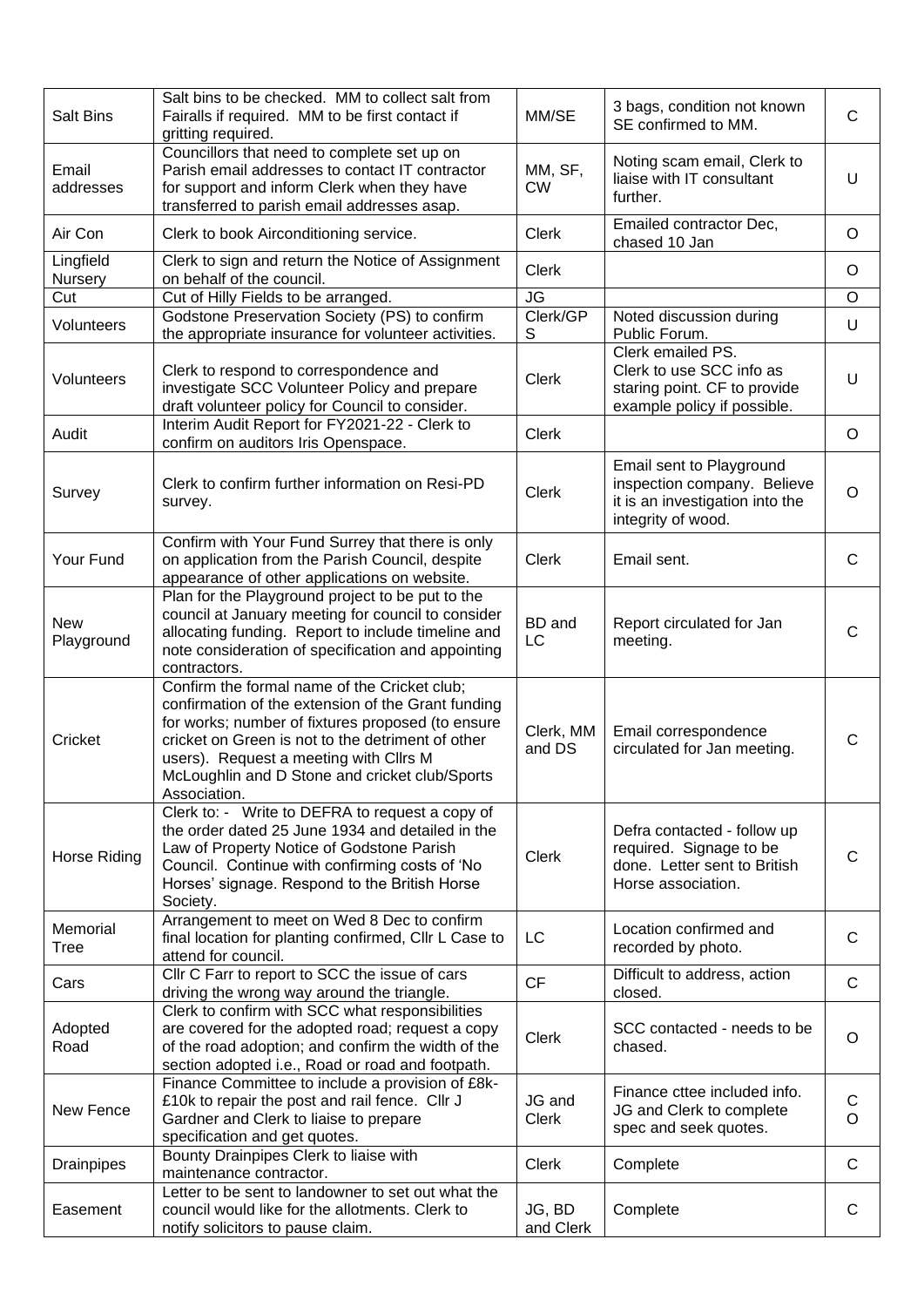| Christmas<br>lights              | Installation of additional Christmas lights at St<br>Stephens in South Godstone to be pursued.                                                                                                                     | <b>Clerk</b> |          | O |
|----------------------------------|--------------------------------------------------------------------------------------------------------------------------------------------------------------------------------------------------------------------|--------------|----------|---|
| Lingfield<br>Nursery             | Clerk to chase for an updated Wayleave<br>agreement noting the new pipe.                                                                                                                                           | Clerk        |          | O |
| Memorial<br>Bench                | Clerk to follow up permission given to applicant<br>following amount of time passed, then liaise with<br>Marsh Family.                                                                                             | Clerk        |          | O |
| Regs                             | Clerk to update Burial Ground Regulations -<br>Payment in advance                                                                                                                                                  | Clerk        |          |   |
| Defra<br>Consultation            | Clerk to circulate a response letter to DEFRA to<br>council confirming the councils concerns and<br>submit within the deadline of the consultation.                                                                | <b>Clerk</b> |          |   |
| Transit<br><b>Traveller Site</b> | New transit Gypsy, Roma and Traveller site -<br>Clerk to resubmit comments (TDC ref 2021/1983<br>and SCC ref 2021/0170). already made of<br>OBJECTION noting concerns of issues that it will<br>bring to the area. | Clerk        | Complete |   |

## 9.2 Clerks Report

9.2.1 Matters to bring to the Councils attention – Nothing reported

9.2.2 Staff Matters – Admin Assistant

**RESOLVED** – Council unanimously agreed that the position be readvertised.

9.3 Chairman's Report – (for noting) information only

9.3.1 Noted issue of scam email.

9.3.2 Surface Water in front of Melrose – Noted site visit and that no obvious cause of water. Propose water company is contacted again (noting resident has already been liaising with water company).

9.4 Reports (for noting) from representatives on outside bodies etc – Nothing reported

## **10 Finance Matters**

10.1 Accounts for payment - **DECEMBER** accounts for payment

| <b>GPC Ref.</b>      | <b>Business</b>                                                                                                                 | <b>Invoice</b> | <b>Invoice</b><br>Date | <b>Payment For</b>                        | <b>Net</b><br>amount | <b>VAT</b> | <b>Invoice</b><br>Total |  |  |  |  |
|----------------------|---------------------------------------------------------------------------------------------------------------------------------|----------------|------------------------|-------------------------------------------|----------------------|------------|-------------------------|--|--|--|--|
|                      | <b>Salary Payments</b>                                                                                                          |                |                        |                                           |                      |            |                         |  |  |  |  |
| G1151-52             | <b>Salaries</b>                                                                                                                 |                | 31-Dec                 | <b>DECEMBER Salary</b>                    |                      |            |                         |  |  |  |  |
| G1153                | <b>HMRC</b>                                                                                                                     |                | 31-Dec                 | DEC NI & Income Tax                       | 2008.35              |            | 2008.35                 |  |  |  |  |
| G1154                | <b>NEST</b>                                                                                                                     |                | 31-Dec                 | <b>DEC Pension</b>                        |                      |            |                         |  |  |  |  |
| <b>Direct Debits</b> |                                                                                                                                 |                |                        |                                           |                      |            |                         |  |  |  |  |
| G1156                | <b>British Gas</b>                                                                                                              | 2380286        | 1/9/2022               | Electricity                               | 29.48                | 1.47       | 30.95                   |  |  |  |  |
| G1157                | BT                                                                                                                              | M109 9F        | 17-Dec                 | Internet and Telephone                    | 37.95                | 7.59       | 45.54                   |  |  |  |  |
|                      |                                                                                                                                 |                |                        | <b>Invoices for Payment</b>               |                      |            |                         |  |  |  |  |
| G1149                | <b>Merlin</b><br>Lighting                                                                                                       | 1279           | 12/6/2121              | Maintenance/switch on<br>Christmas lights | 500                  | 100        | 600                     |  |  |  |  |
| G1150                | St Stephens                                                                                                                     |                |                        | Hall - January meeting                    | 20                   | $\Omega$   | 20                      |  |  |  |  |
| G1155                | S Endersby                                                                                                                      |                |                        | Expenses - Fees/Stamps                    | 50.84                | $\Omega$   | 50.84                   |  |  |  |  |
| G1158                | <b>JPS</b><br>Contractors<br>Limited                                                                                            | 2373           | 30-Nov                 | Car Park works before<br>project ended    | 13800                | 2760       | 16560                   |  |  |  |  |
| G1160                | Village<br>Maintenance                                                                                                          | 7-Jan          | 1/7/2022               | Bounty and Basketball<br>net              | 70                   | 0          | 70                      |  |  |  |  |
| G1162                | <b>NAS</b>                                                                                                                      |                |                        | <b>Additional Member</b>                  | 3                    | 0          | 3                       |  |  |  |  |
|                      | *Salaries paid in accordance with 7. Payment of Salaries of the<br>Parish Council Financial Regulations. ** Employees/Employers |                |                        | <b>TOTAL</b>                              | £16,519.62           | £2,869.06  | £19,388.68              |  |  |  |  |

total payment paid by GPC to NEST.

**RESOLVED** – Councillors unanimously approved the payments list totalling £19388.68 on payment of salaries. **ACTION – 1/22 – 5** – Clerk to arrange the payment of invoices and liaise with 2nd signatory. Clerk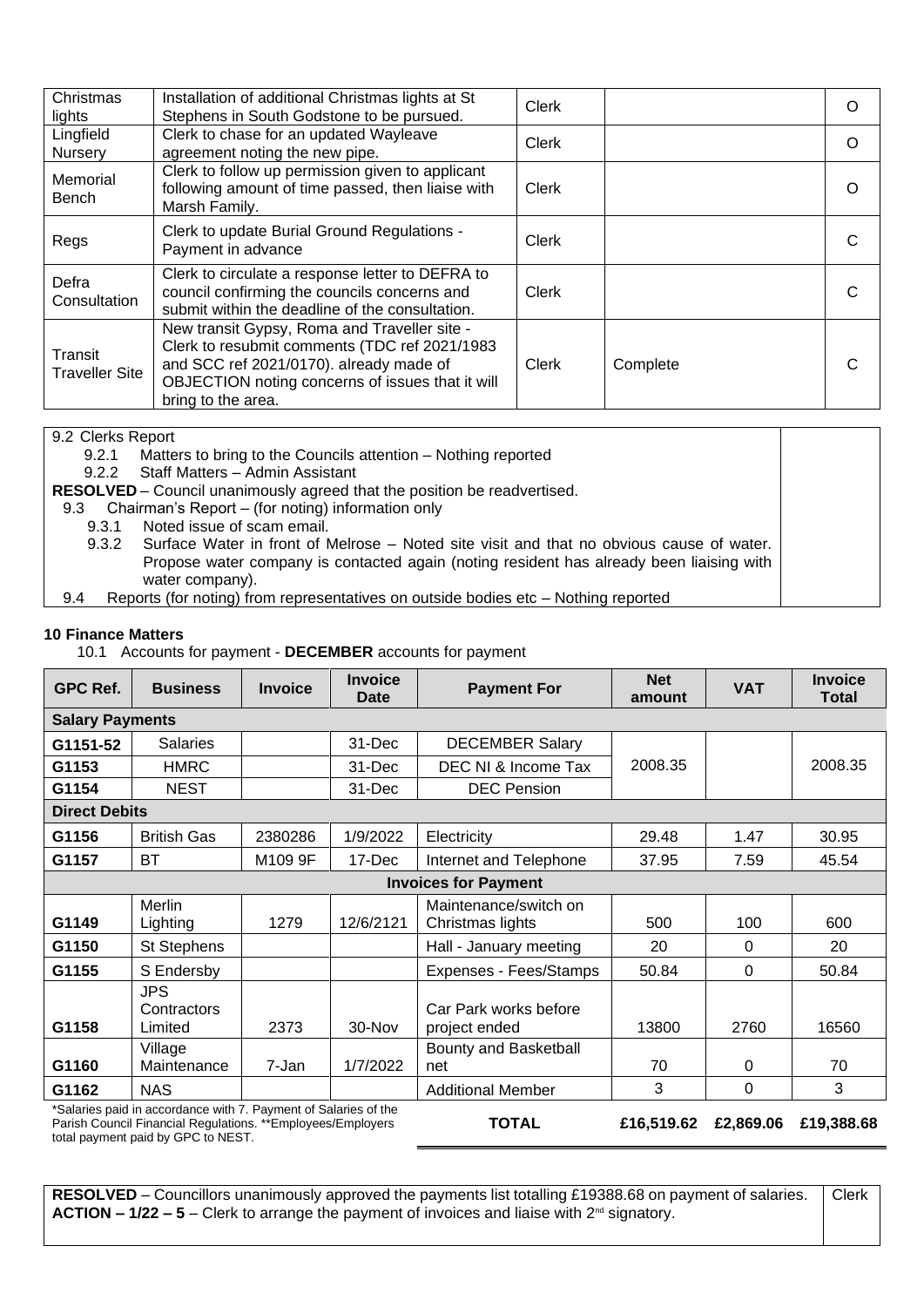10.2 Accounting Statements - Summary Financial Report to **NOVEMBER** - Bank Reconciliation; Income and expenditure; Restricted Funds (incl. CIL funds) and Designated Funds Summary.

**RESOLVED** - Councillors unanimously approved the Summary Financial Report to **NOVEMBER**, noting the current funds, General Funds, Designated Funds and Restricted funds.

10.3 Finance Committee Report

10.3.1Consider and Agree FY2022-2023 Budget

- i. Circulated by email.
- ii. Finance committee to recommend a review of projects and allocation of funds for projects is reviewed by full council at the February meeting.

**RESOLVED** - Councillors unanimously approved the FY2022-2023 Budget proposed by the Finance Committee. **BUDGET - 2021-2022**

Agreed at the Finance Committee meeting 6/1/2022 for recommendation to council on 10/1/2022.

| <b>Receipts</b>                                   | <b>Designated</b><br>& Restricted<br><b>Funds</b> | <b>Precept</b><br><b>Budget</b> | <b>Other</b><br>income | <b>Earmarked</b><br>from FY21-<br>22 |
|---------------------------------------------------|---------------------------------------------------|---------------------------------|------------------------|--------------------------------------|
| Precept                                           |                                                   | 67,634.00                       |                        |                                      |
| <b>CIL</b>                                        |                                                   |                                 | 141.00                 |                                      |
| <b>Burial Grounds</b>                             |                                                   |                                 | 10,000.00              |                                      |
| <b>Greens and Commons</b>                         |                                                   |                                 |                        |                                      |
| Rents                                             |                                                   |                                 | 3,375.00               |                                      |
| Bank Interest, Donations & Grants                 |                                                   |                                 |                        |                                      |
| <b>Hilly Fields Car Park</b>                      |                                                   |                                 |                        |                                      |
| Children's Playground Refurb.                     |                                                   |                                 |                        |                                      |
| Blindley Heath - Management Grant                 |                                                   |                                 |                        |                                      |
| <b>Memorial Benches</b>                           |                                                   |                                 |                        |                                      |
| <b>Christmas Lights</b>                           |                                                   |                                 |                        |                                      |
| <b>Hilly Fields</b>                               |                                                   |                                 |                        |                                      |
| Pond (GG)                                         |                                                   |                                 |                        |                                      |
| <b>War Memorials</b>                              |                                                   |                                 |                        |                                      |
| <b>VAT Refunds</b>                                |                                                   |                                 |                        |                                      |
| Neighbourhood Plan                                |                                                   |                                 |                        |                                      |
| Monies held for Local organisations               |                                                   |                                 |                        |                                      |
| <b>Godstone Green Defence - Donations</b>         |                                                   |                                 |                        |                                      |
| <b>Donation for Tree Works</b>                    |                                                   |                                 |                        |                                      |
| Donation - Telephone Kiosk                        |                                                   |                                 |                        |                                      |
| <b>TOTAL</b>                                      | 0.00                                              | 67,634                          | 13,516                 | 0                                    |
|                                                   |                                                   |                                 |                        | <b>Earmarked</b>                     |
| <b>Payments</b>                                   | <b>Designated</b><br>& Restricted<br><b>Funds</b> | <b>Precept</b><br><b>Budget</b> | <b>Other</b><br>income | from FY21-<br>22                     |
| <b>Administration</b>                             |                                                   |                                 |                        |                                      |
| Salaries and Clerks Expenses                      |                                                   | 26,886.00                       |                        |                                      |
| Rent/Rates/Insurance                              |                                                   | 5,500.00                        | 6,000.00               |                                      |
| Heating/Lighting/Telephone/Postage etc            |                                                   | 1,000.00                        |                        |                                      |
| <b>Training Councillors and Staff</b>             |                                                   | 0.00                            |                        | 1,385.00                             |
| Maintenance/Office Equipment                      |                                                   | 2,133.00                        |                        |                                      |
| Audit/Allowances/Sundries/Subscriptions           |                                                   | 2,890.00                        |                        |                                      |
| <b>Total Administration</b>                       | 0.00                                              | 38,409                          | 6,000                  | 1,385                                |
| <b>Burial Ground</b>                              |                                                   |                                 |                        |                                      |
| Burial Grounds - Maintenance, Grass               |                                                   |                                 |                        |                                      |
| cutting & General Care                            |                                                   | 7,560.00                        |                        |                                      |
| Burial Ground - Long Term Care Plan               | 2,000.00                                          |                                 |                        |                                      |
| <b>Total Burial Grounds</b>                       | 2,000.00                                          | 7,560.00                        | 0.00                   | 0.00                                 |
|                                                   |                                                   |                                 |                        |                                      |
| <b>Greens and Commons</b><br>Maintenance Contract |                                                   | 1,500.00                        |                        | 100.00                               |
|                                                   |                                                   |                                 |                        |                                      |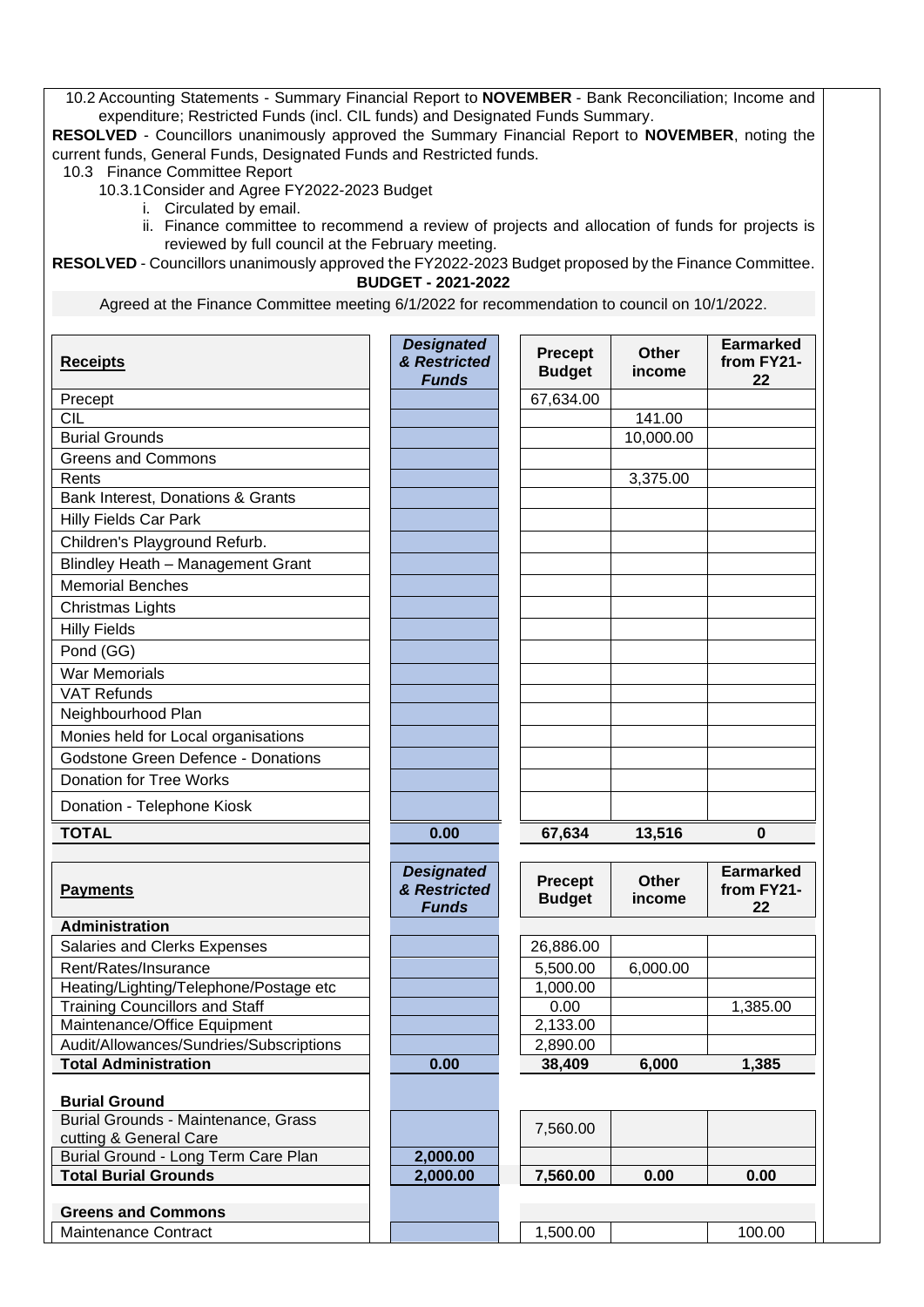| Godstone Green                                                                 |            | 6,239.00         |          | 2,550.00 |
|--------------------------------------------------------------------------------|------------|------------------|----------|----------|
| South Godstone                                                                 |            | 525.00           |          |          |
| Blindley Heath Common - Not SSSI (incl.<br>Car Park)                           |            | 4,261.36         |          | 500.00   |
| Blindley Heath - SSSI - SWT                                                    |            | 2,268.00         |          |          |
| Blindley Heath - SSSI GPC Management<br>obligations                            |            | 0.00             |          | 450      |
| Blindley Heath - Donated Land                                                  | 1500       |                  |          |          |
| <b>Hilly Fields</b>                                                            |            | 2,500.00         | 6,620.00 | 420.00   |
| <b>Tilburstow Hill Common</b>                                                  |            | 0.00             |          | 775.00   |
| <b>Greens and Commons</b>                                                      |            | 2832.64          |          |          |
| <b>Total Greens and Commons</b>                                                | 1,500.00   | 20,126           | 6,620    | 4,795    |
| <b>Other</b>                                                                   |            |                  |          |          |
| <b>Platinum Jubilee Celebrations</b>                                           | 12,500.00  | 0.00             |          |          |
| Allotments                                                                     |            | 300.00           |          |          |
| Tree Care - Whole Parish                                                       |            | 0.00             |          | 4,126.00 |
| Notice boards and bus shelters                                                 |            |                  |          | 160.00   |
| <b>Grants and Donations</b>                                                    |            | 260.00           |          |          |
| <b>CIL</b>                                                                     | 46,348.14  |                  |          |          |
| Children's Playground                                                          | 51,833.64  | 0.00             |          |          |
| Christmas Lights - Whole Parish                                                | 536.91     | 700.00           |          |          |
| <b>Benches and Memorial Benches</b>                                            | 781.39     | 0.00             |          |          |
| Neighbourhood Plan                                                             | 1453.93    | 0.00             |          |          |
| Ponds                                                                          | 267.99     | 0.00             |          |          |
| <b>War Memorials</b>                                                           |            | 279.00           |          |          |
| Telephone Kiosk                                                                |            | 0.00             |          |          |
| Defence of Green Spaces                                                        |            | 0.00             |          | 1,000.00 |
| <b>Hilly Fields Car Park</b>                                                   |            | 0.00             |          |          |
| Projects - Path on the green (CIL funds)                                       | 3,000.00   | 0.00             |          | 1,500.00 |
| Projects - Path at burial ground (CIL funds)                                   | 2,000.00   | 0.00             |          | 1,000.00 |
| Projects - Horse pond Long term care                                           | 1000       |                  |          | 1,500.00 |
| Projects - Blindley Heath Barrier and car<br>park (CIL funds)                  | 3,305.00   |                  |          | 1,000.00 |
| Fees for Professional Services (Local Plan<br>Consultation - Inspection Stage) | 1,944.32   |                  |          |          |
| <b>Wayleaves Project</b>                                                       |            |                  |          |          |
| VAT for Reclaim                                                                |            |                  |          |          |
| <b>Total Other Payments</b>                                                    |            | 1,539            |          | 10,286   |
| <b>TOTALS</b>                                                                  | 128,471.32 | 67,634           | 12,620   | 16,466   |
|                                                                                |            | $\boldsymbol{0}$ | 896      |          |

**RESOLVED** - Councillors unanimously accepted the recommendation of the Finance committee and agreed a Precept of £67,634.00 be set for FY2022-2023.

**ACTION – 1/22 – 6** – Clerk to send Precept information to Tandridge District Council when contacted. 10.3.3Finance Regulations - Recommended for signature by the Finance Committee

**RESOLVED** - Councillors unanimously accepted the recommendation of the Finance committee and the Finance Regulations be approved. Clerk

9.3.4 Staff Matters – PART TWO Confidential - Salaries

|  |  |  | 11 Greens, Commons and Land, to include: |  |  |  |  |
|--|--|--|------------------------------------------|--|--|--|--|
|  |  |  |                                          |  |  |  |  |

| 11.1 Inspection Reports – Reports handed in at the meeting. |  |                       |  |  |  |
|-------------------------------------------------------------|--|-----------------------|--|--|--|
| Godstone Green                                              |  | Greenview             |  |  |  |
| Playground                                                  |  | <b>Hilly Fields</b>   |  |  |  |
| <b>Burial Ground</b>                                        |  | South Godstone        |  |  |  |
| Bounty                                                      |  | <b>Blindley Heath</b> |  |  |  |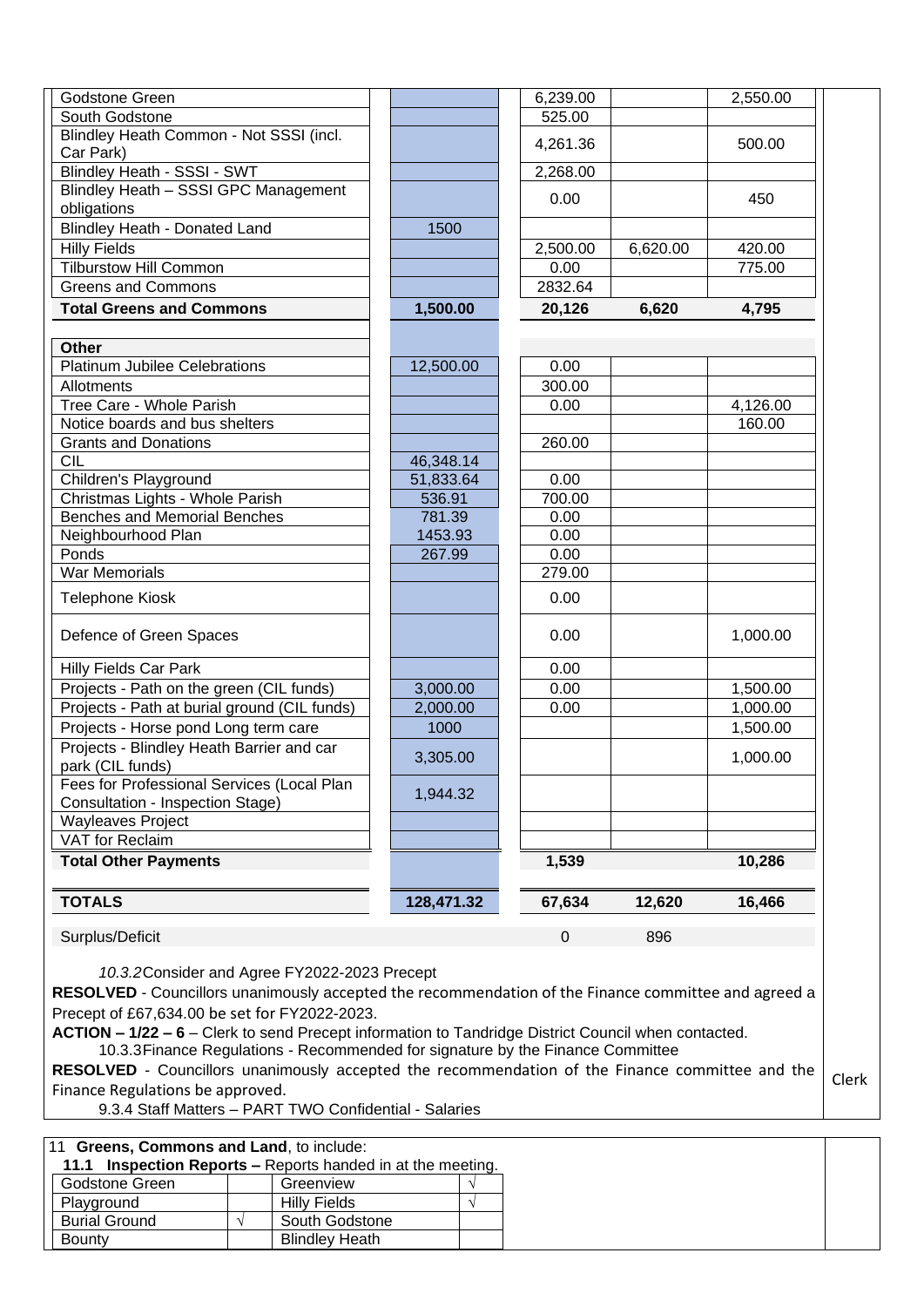| <b>Tilburstow Hill</b>                                                                                                                                                                                                                                                                                                                                                                                                                                                                                                                                                                                                                                                                                                                                                                                                                                                                                                                                                                                                                                                                                                                                                                                                                            | Allotments                                                                                          |                                                                                                                                                                   |  |  |  |  |
|---------------------------------------------------------------------------------------------------------------------------------------------------------------------------------------------------------------------------------------------------------------------------------------------------------------------------------------------------------------------------------------------------------------------------------------------------------------------------------------------------------------------------------------------------------------------------------------------------------------------------------------------------------------------------------------------------------------------------------------------------------------------------------------------------------------------------------------------------------------------------------------------------------------------------------------------------------------------------------------------------------------------------------------------------------------------------------------------------------------------------------------------------------------------------------------------------------------------------------------------------|-----------------------------------------------------------------------------------------------------|-------------------------------------------------------------------------------------------------------------------------------------------------------------------|--|--|--|--|
|                                                                                                                                                                                                                                                                                                                                                                                                                                                                                                                                                                                                                                                                                                                                                                                                                                                                                                                                                                                                                                                                                                                                                                                                                                                   | 11.1.1 Damaged fence noted and the impact on leaves coming into the burial ground noted.            |                                                                                                                                                                   |  |  |  |  |
| 11.2 Godstone                                                                                                                                                                                                                                                                                                                                                                                                                                                                                                                                                                                                                                                                                                                                                                                                                                                                                                                                                                                                                                                                                                                                                                                                                                     |                                                                                                     |                                                                                                                                                                   |  |  |  |  |
|                                                                                                                                                                                                                                                                                                                                                                                                                                                                                                                                                                                                                                                                                                                                                                                                                                                                                                                                                                                                                                                                                                                                                                                                                                                   | 11.2.1 Cricket - Correspondence circulated by email; summary detailed below:                        |                                                                                                                                                                   |  |  |  |  |
| Matter Raised by Parish - Dec 21                                                                                                                                                                                                                                                                                                                                                                                                                                                                                                                                                                                                                                                                                                                                                                                                                                                                                                                                                                                                                                                                                                                                                                                                                  | Cricket Club Response - Jan 22                                                                      | Parish meeting - Jan 22                                                                                                                                           |  |  |  |  |
| a. Confirmation of the formal name<br>of the cricket club who will be<br>using the cricket pitch and who is<br>applying to do the works to the<br>cricket square                                                                                                                                                                                                                                                                                                                                                                                                                                                                                                                                                                                                                                                                                                                                                                                                                                                                                                                                                                                                                                                                                  | The Hare and Hounds Godstone<br>Cricket Club (could be changed<br>subject to committee agreeing).   | Godstone Cricket Club has a right<br>to play cricket on the Green, not<br>the Hare and Hounds Cricket<br>Club. Ensure appropriate<br>permission, liaise with GSA. |  |  |  |  |
| b. Request<br>for<br>evidence/confirmation<br>of<br>the<br>extension of the Grant funding<br>for works addressed to the<br>named cricket club                                                                                                                                                                                                                                                                                                                                                                                                                                                                                                                                                                                                                                                                                                                                                                                                                                                                                                                                                                                                                                                                                                     | confirmed<br>indefinite<br>Verbally<br>extension with ECB representative<br>responsible for Surrey. | Request written confirmation of<br>extension to the Grant from the<br>ECB for funds to ensure council<br>are not left financially liable for<br>work.             |  |  |  |  |
| c. Number of fixtures proposed to<br>be played                                                                                                                                                                                                                                                                                                                                                                                                                                                                                                                                                                                                                                                                                                                                                                                                                                                                                                                                                                                                                                                                                                                                                                                                    | 2022 August only.                                                                                   | No comments.                                                                                                                                                      |  |  |  |  |
| d. Requested updated Insurance<br>information.                                                                                                                                                                                                                                                                                                                                                                                                                                                                                                                                                                                                                                                                                                                                                                                                                                                                                                                                                                                                                                                                                                                                                                                                    | Confirmed will provide contractor<br>and club insurance information.                                | On receipt confirm details.                                                                                                                                       |  |  |  |  |
| e. Meeting with Cllrs M McLoughlin<br>and D Stone and the Cricket<br><b>Club/Sports Association</b>                                                                                                                                                                                                                                                                                                                                                                                                                                                                                                                                                                                                                                                                                                                                                                                                                                                                                                                                                                                                                                                                                                                                               | Agreed to meeting.                                                                                  | Meeting to be arranged with<br>Cricket club.                                                                                                                      |  |  |  |  |
| 11.2.2 Extending AONB into Godstone area - Councillors noted the correspondence circulated by<br>email and earlier report by TDC Cllr M Crane. It was confirmed that the Surrey Hills AONB<br>Boundary Review email was circulated to councillors on December 2021. It was noted that an<br>update from Surrey Hills states that the deadline for the evidence gathering part of the<br>boundary review runs until the 31 <sup>st</sup> January 2022.<br>RESOLVED - Council unanimously agreed that a submission be prepared and submitted on behalf of the Parish<br>Council.<br>$ACTION - 1/22 - 7 - Clerk$ to liaise with TDC CIIr M Crane to assist in the preparation and submission of the<br>Parish council response to the ANOB review by the deadline 31 <sup>st</sup> January 2022.<br>11.2.3 Horse Riding on Godstone Green - Noted update given under item 8.1 and council confirmed<br>that it robustly remained certain that horse riding should not be permitted on Godstone Green.<br>Noted that the Bridleway signs have also been knocked down at Tilburstow Hill.<br>ACTION - 1/22 - 7a - Clerk to request footpath signage on Godstone Green to show where footpaths are and<br>request that Bridleway signage be reinstated. |                                                                                                     |                                                                                                                                                                   |  |  |  |  |
| 11.3 Hilly fields<br>11.3.1<br>Noted earlier discussion on cutting.<br>11.3.2<br>Fence boundary line, although of frustration to the Parish council that the fence line incorrectly<br>marks the boundary line and some Greenview properties now seem to have adopted sections<br>of the Hilly Fields, the issue has not been addressed earlier enough (as the fence was installed<br>about 20 years ago), so very difficult and to late to address now.<br>Boundary Fence - State of Disrepair<br>11.3.3                                                                                                                                                                                                                                                                                                                                                                                                                                                                                                                                                                                                                                                                                                                                         |                                                                                                     |                                                                                                                                                                   |  |  |  |  |
| ACTION - 1/22 - 8 - Outstanding action to get quote was amended to seeking a quote looking at what essential<br>repair work was required to potentially reduce the amount required to be spent.<br>11.4 Bounty - No update currently available, expected late January 2022.<br>11.5 Allotments                                                                                                                                                                                                                                                                                                                                                                                                                                                                                                                                                                                                                                                                                                                                                                                                                                                                                                                                                    |                                                                                                     |                                                                                                                                                                   |  |  |  |  |
| 11.5.1 Noted update given under item 8.1 that correspondence sent to garage owner stating<br>aspirations for vehicle access and water, now awaiting a response.<br>11.5.2 Noted rent increase would be effective from 1 April 2022.<br>11.5.3 Additional membership request noted as detailed item 9.1 Ref G1162.<br><b>RESOLVED</b> – Council unanimously agreed that membership fees for the NAS should now be met by the<br>allotment holders and that no further payments would be made by the council.                                                                                                                                                                                                                                                                                                                                                                                                                                                                                                                                                                                                                                                                                                                                       |                                                                                                     |                                                                                                                                                                   |  |  |  |  |
| 11.6 Tilburstow Hill/The Enterdent<br>11.6.1 It was noted that in relation to addressing the unauthorised parking on common land at the<br>Enterdent would require an application to remove land from Common Land costing £4,900. It<br>was discussed discussing with residents, recouping costs and dealing with the issue to be<br>considered as part of the review proposed for February.                                                                                                                                                                                                                                                                                                                                                                                                                                                                                                                                                                                                                                                                                                                                                                                                                                                      |                                                                                                     |                                                                                                                                                                   |  |  |  |  |

11.6.2 Small Claim completed and submitted. Councillors noted the information provided about a payment plan. The Claim remains open until all monies paid.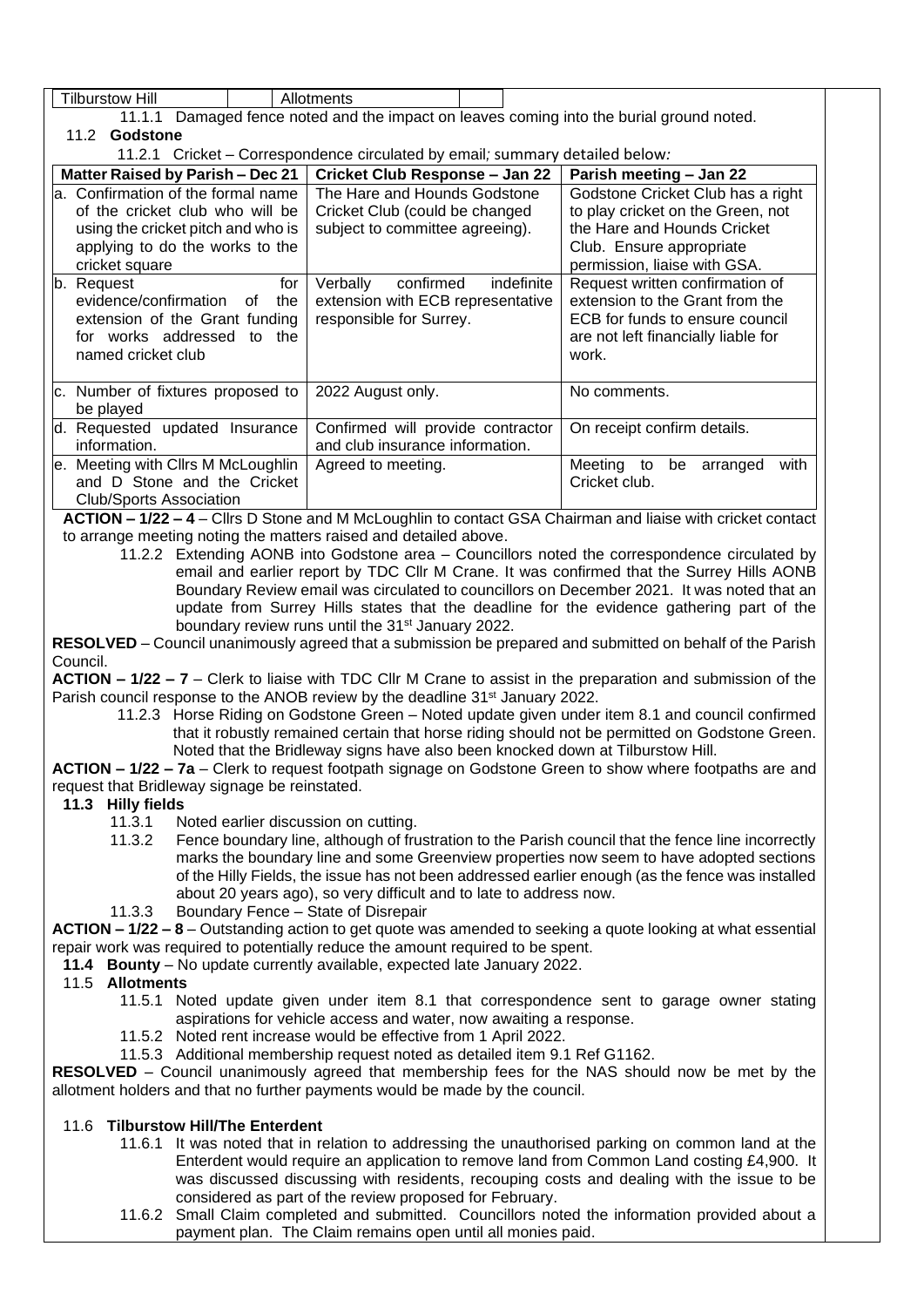**RESOLVED** – Council unanimously accepted the offer of regular monthly payments until the outstanding monies are cleared, on the condition that payments are made each month consecutively.

**11.7 South Godstone** - No matters raised 11.8 **Blindley Heath** - No matters raised

## 12 **Burial Grounds and Memorials**

- 12.1 Exclusive Rights of Burial Applications; Memorial Applications; and Bench Memorial Applications a. Noted EROB application – Horn 614
- 12.2 War Memorials and Postengate Farm Memorial Site No matters raised.

## 13 **Planning**

- 13.1 Surrey County Council Consultations
- 13.1.1 Planning Application Consultation/Notification for SCC Ref 2021/0190Land at Palmers Wood Oilfield, Godstone, Surrey, H9 8BY
- 13.1.2 Planning Application Consultation/Notification for SCC Ref 2020/0007North Park Farm Quarry, North Park Lane, Bletchingley, Surrey RH9 8ND; land north east of Pendell Farm, Pendell Road, Bletchingley, RH1 4QH, Mercers East Quarry, Bletchingley Road, Mersth
	- 13.2 Current Planning Applications Lodged with Tandridge District Council Consider and agree comments:

| Ref                 | <b>Address</b>                                                                          | <b>Application</b>                                                                                                                                                                                                                                                                                                                                                                                                                                                                                                                                                                                                                      |                                                                                                                                                                                                                                                                                                                                                                                                                                                |
|---------------------|-----------------------------------------------------------------------------------------|-----------------------------------------------------------------------------------------------------------------------------------------------------------------------------------------------------------------------------------------------------------------------------------------------------------------------------------------------------------------------------------------------------------------------------------------------------------------------------------------------------------------------------------------------------------------------------------------------------------------------------------------|------------------------------------------------------------------------------------------------------------------------------------------------------------------------------------------------------------------------------------------------------------------------------------------------------------------------------------------------------------------------------------------------------------------------------------------------|
| 2021/74/<br>Cond1   | Bay Pond<br>Wildlife<br>Reserve And<br>Ponds, Oxted<br>Road,<br>Godstone,<br>RH98LT     | Details pursuant to the discharge of Condition 3<br>(Tree protection plan), Condition 4<br>(Construction Environmental Management<br>plan), Condition 6 (Hard and soft landscaping<br>works), Condition 7 (Contamination) and<br>Condition 10 (Construction Traffic Management<br>plan) planning permission ref: 2021/74 dated<br>16th September 2021 (Improvements to the bay<br>pond wildlife ponds to include access road,<br>desilting ponds, penstock, tracks and wetland<br>area).                                                                                                                                                | NO Comment                                                                                                                                                                                                                                                                                                                                                                                                                                     |
| 2020/1355/<br>Cond4 | Godstone<br>Farm,<br>Tilburstow<br>Hill Road,<br>Godstone,<br>Surrey, RH9<br>8LX        | (Details pursuant to the discharge of Condition<br>10 (Signage) of planning permission ref:<br>2020/1355 dated 25th September 2020<br>((Variation of Condition 2 (Approved Drawings)<br>of planning permission 2019/1248 (Conversion<br>and extension of existing tea rooms to provide a<br>farm-based child care nursery, including<br>upgraded vehicular access to highway, new car<br>park area, amenity/play areas and associated<br>infrastructure; separate additional WC toilet<br>accommodation ancillary to the use of<br>Godstone Farm) to amend the vehicular access<br>and parking arrangement and nursery<br>elevations)). | <b>NO Comment</b>                                                                                                                                                                                                                                                                                                                                                                                                                              |
| 2021/1972           | Hookstile<br>House, Byers<br>Lane, South<br>Godstone,<br>Godstone,<br>Surrey, RH9<br>8J | Demolition of existing outbuildings and earth<br>mound and the erection of three dwellings, a bin<br>store and a 'cart shed' to provide car and cycle<br>parking.                                                                                                                                                                                                                                                                                                                                                                                                                                                                       | Ratified OBJECTION to this<br>development:<br>- This is the 3rd time that a<br>planning application has been<br>put forward for this site, the<br>previous 2 applications have<br>been rejected by Tandridge<br>District Council and objected<br>to by Godstone Parish council,<br>in addition to many objections<br>from neighbours.<br>- This latest application does not<br>address the<br>really<br>issues<br>raised by Tandridge District |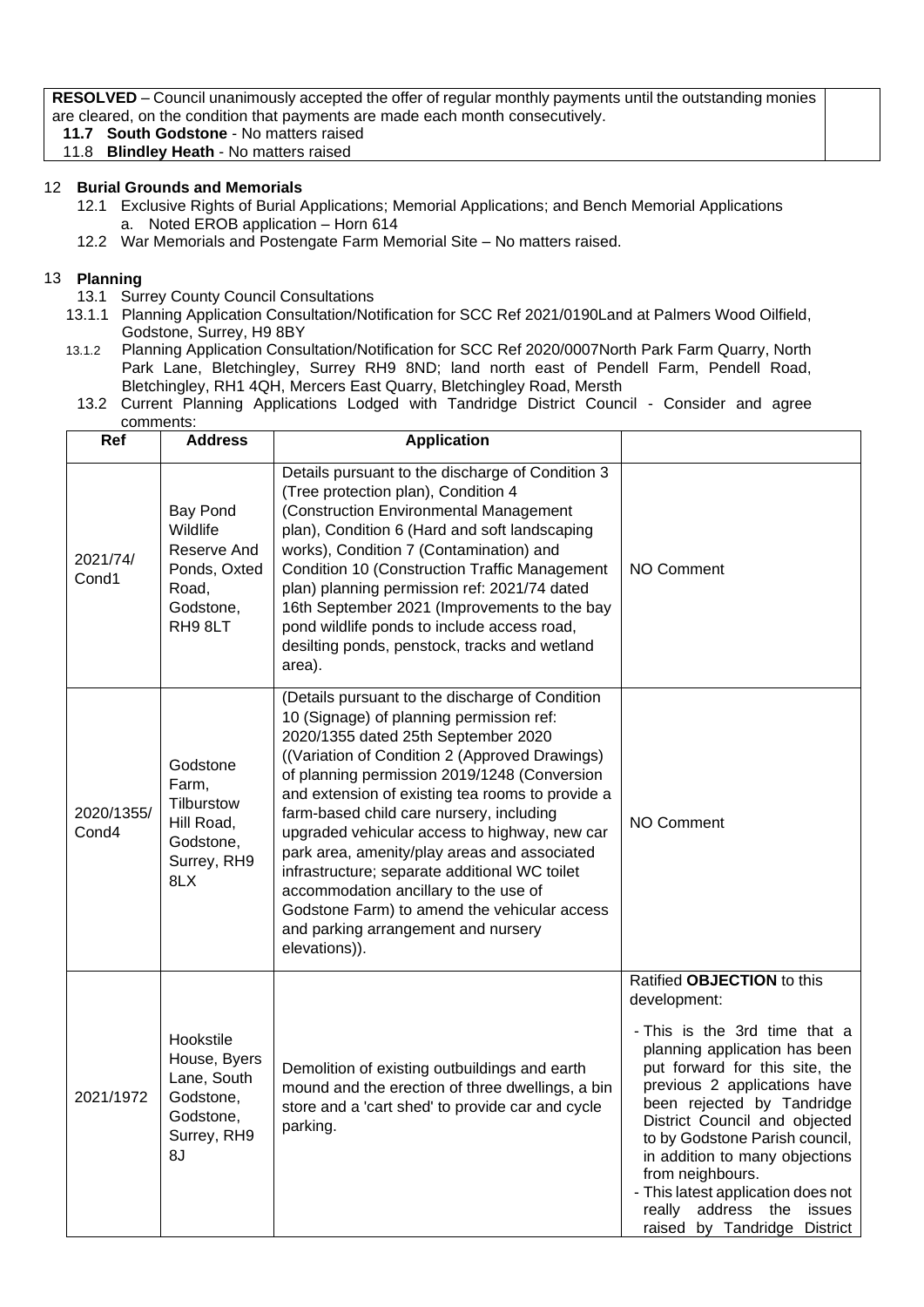|                  |                                                                                    |                                                                                                                                                                                                                                                                                                            | Council<br>their<br>in<br>previous<br>refusals.<br>- The<br>proposal<br>constitutes<br>inappropriate development in<br>the Green Belt and there are<br>no special circumstances to<br>override green belt policy in<br>addition this<br>is an<br>area<br>accredited by the Surrey<br>County Council as being of<br>significant historical interest.<br>- The proposals would fail to<br>integrate effectively into their<br>surroundings and would be out<br>of character with the open,<br>rural character of the site and<br>surrounding area, harmful to<br>its landscape character with<br>the open, rural character and<br>detrimental to the<br>visual<br>amenities of the area. |
|------------------|------------------------------------------------------------------------------------|------------------------------------------------------------------------------------------------------------------------------------------------------------------------------------------------------------------------------------------------------------------------------------------------------------|----------------------------------------------------------------------------------------------------------------------------------------------------------------------------------------------------------------------------------------------------------------------------------------------------------------------------------------------------------------------------------------------------------------------------------------------------------------------------------------------------------------------------------------------------------------------------------------------------------------------------------------------------------------------------------------|
| 2021/1968<br>/NH | 50<br>Cottenhams,<br><b>Blindley</b><br>Heath,<br>Lingfield,<br>Surrey, RH7<br>6JW | Erection of single storey rear extension which<br>would extend beyond the rear wall of the<br>original house by 3.40 metres, for which the<br>maximum height would be 3.10 metres, and for<br>which the height of the eaves would be 3.10<br>metres. (Notification of a Proposed Larger<br>Home Extension) | <b>NO Comment</b>                                                                                                                                                                                                                                                                                                                                                                                                                                                                                                                                                                                                                                                                      |
| 2021/2022        | Briar Cottage,<br>18 High<br>Street,<br>Godstone,<br>Surrey, RH9<br>8AG            | Demolition of single storey side extension and<br>front porch. Erection of two storey side and part<br>single/part two storey rear extensions, first floor<br>side extension, changes to fenestration and<br>associated landscaping works.                                                                 | <b>NO Comment</b>                                                                                                                                                                                                                                                                                                                                                                                                                                                                                                                                                                                                                                                                      |
| 2021/2063        | 6 Ivy Mill<br>Close,<br>Godstone,<br>Surrey, RH9<br>8NG                            | Demolition of existing single storey garden<br>room to rear. Proposed single storey extensions<br>to front to include porch and to rear with internal<br>alterations.                                                                                                                                      | NO Comment                                                                                                                                                                                                                                                                                                                                                                                                                                                                                                                                                                                                                                                                             |
| 2021/1984        | 71 Easter<br>Way, South<br>Godstone,<br>Godstone,<br>Surrey, RH9<br>8HG            | Proposed kerb drop.                                                                                                                                                                                                                                                                                        | NO Comment                                                                                                                                                                                                                                                                                                                                                                                                                                                                                                                                                                                                                                                                             |
| 2021/2151        | 21 Ockleys<br>Mead,<br>Godstone,<br>Surrey, RH9<br>8AX                             | Proposed single storey front porch and single<br>storey front extension.                                                                                                                                                                                                                                   | <b>NO Comment</b>                                                                                                                                                                                                                                                                                                                                                                                                                                                                                                                                                                                                                                                                      |

**ACTION – 1/22 – 9 –** Clerk submit Planning comments.

- 14 **Correspondence –** Councillors acknowledged the following correspondence had been circulated by email since the last meeting:
	- 14.1 Consultation on draft Tandridge DC Statement of Policy 2021-2026
	- 14.2 TDC CIL Bidding Process Invitation for Expression of Interest
	- Noted Not enough time to apply for the playground if it is to be for the Jubilee.
	- 14.3 Tandridge District Council Local Plan Inspector Letter ID/19 in response to TED48
	- Noted TDC to send letter(s) to the Inspector.